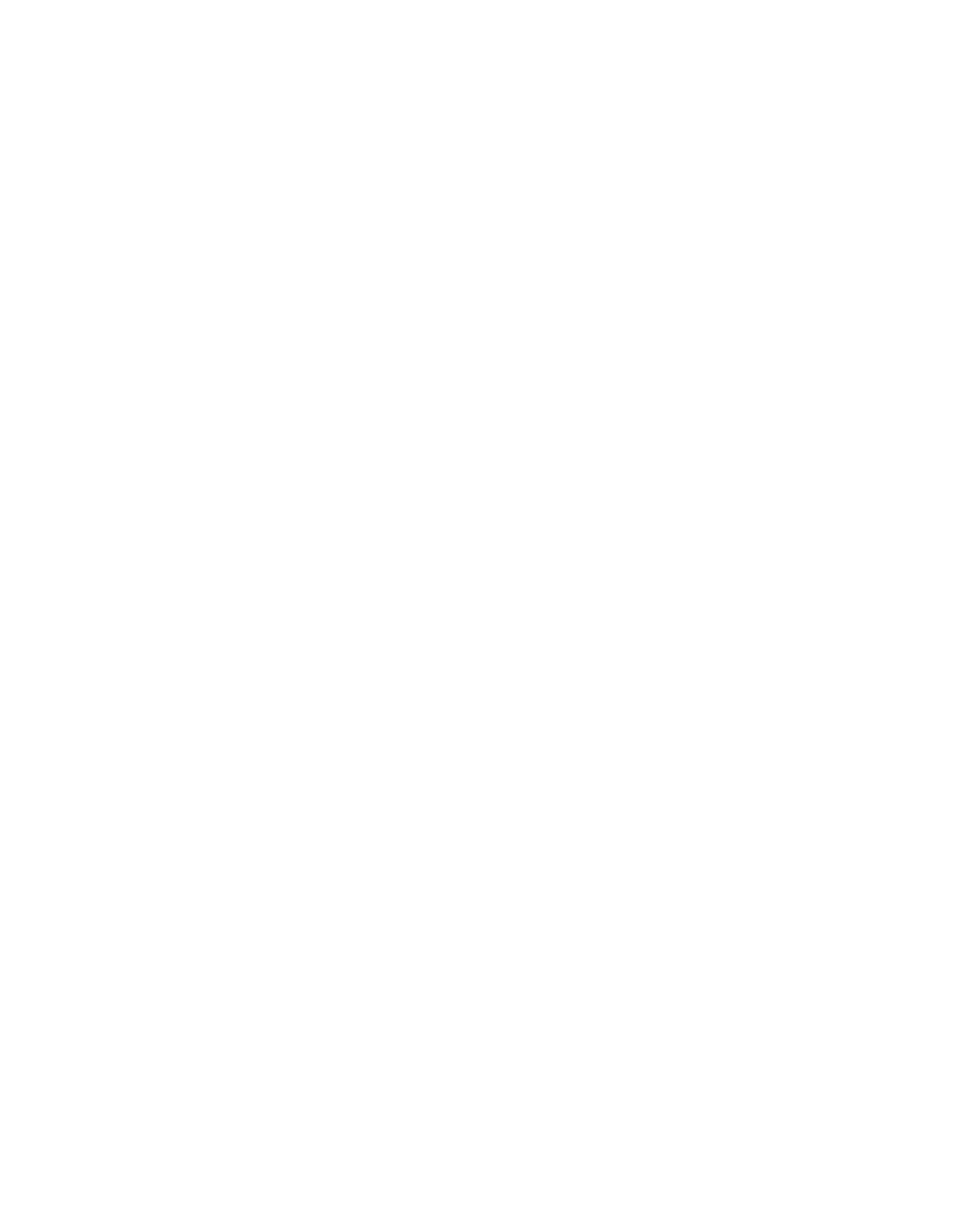# **Purpose of the EIR**

The City of Lake Forest (City) has prepared this draft environmental impact report (EIR) to evaluate the potential environmental impacts related to development of a sports park and recreation center on approximately 90 gross acres in the northeastern portion of the City. The City is the lead agency under the California Environmental Quality Act (CEQA) for the preparation of the EIR and will be taking primary responsibility for conducting the environmental review and certifying the EIR.

The EIR includes an analysis of the potentially significant environmental impacts that could occur as a result of implementation of the project and is meant to inform agencies and the public of significant environmental effects associated with the proposed project, to describe and evaluate reasonable alternatives to the project, and to propose mitigation measures that would avoid or reduce the project's significant effects.

# **CEQA Authority and Process**

The preparation of an EIR is guided by a complex set of laws and guidelines. CEQA was enacted in 1970 by the California legislature to disclose to decision makers and the public the significant environmental effects of proposed activities and the ways to avoid or reduce those effects by requiring implementation of feasible alternatives or mitigation measures. CEQA applies to all California government agencies at all levels, including local government agencies that must issue permits or provide discretionary approvals for projects proposed by private applicants. As such, the City of Lake Forest is required to undertake the CEQA process before making a decision on the project.

The process and contents for the preparation of an EIR codified in the CEQA Statutes provided in California Public Resources Code Section 21000 et seq., and the State CEQA Guidelines (California Code of Regulations, Title 14, Section 15000 et seq.) provide guidance in the preparation of EIRs. Additionally, in 2009 the City of Lake Forest adopted the updated *Local Guidelines for Implementing the California Environmental Quality Act*. The procedures were adopted to supplement the State CEQA Guidelines; they implement and tailor the general provisions of the State CEQA Guidelines to the specific operations of the City of Lake Forest. The purpose of these local guidelines is to help the City accomplish the following basic objectives of CEQA:

(1) To enhance and provide long‐term protection for the environment, while providing a decent home and satisfying living environment for every Californian.

(2) To provide information to governmental decision‐makers and the public regarding the potential significant environmental effects of the proposed project.

(3) To provide an analysis of the environmental effects of future actions associated with the project to adequately apprise all interested parties of the true scope of the project for intelligent weighing of the environmental consequences of the project.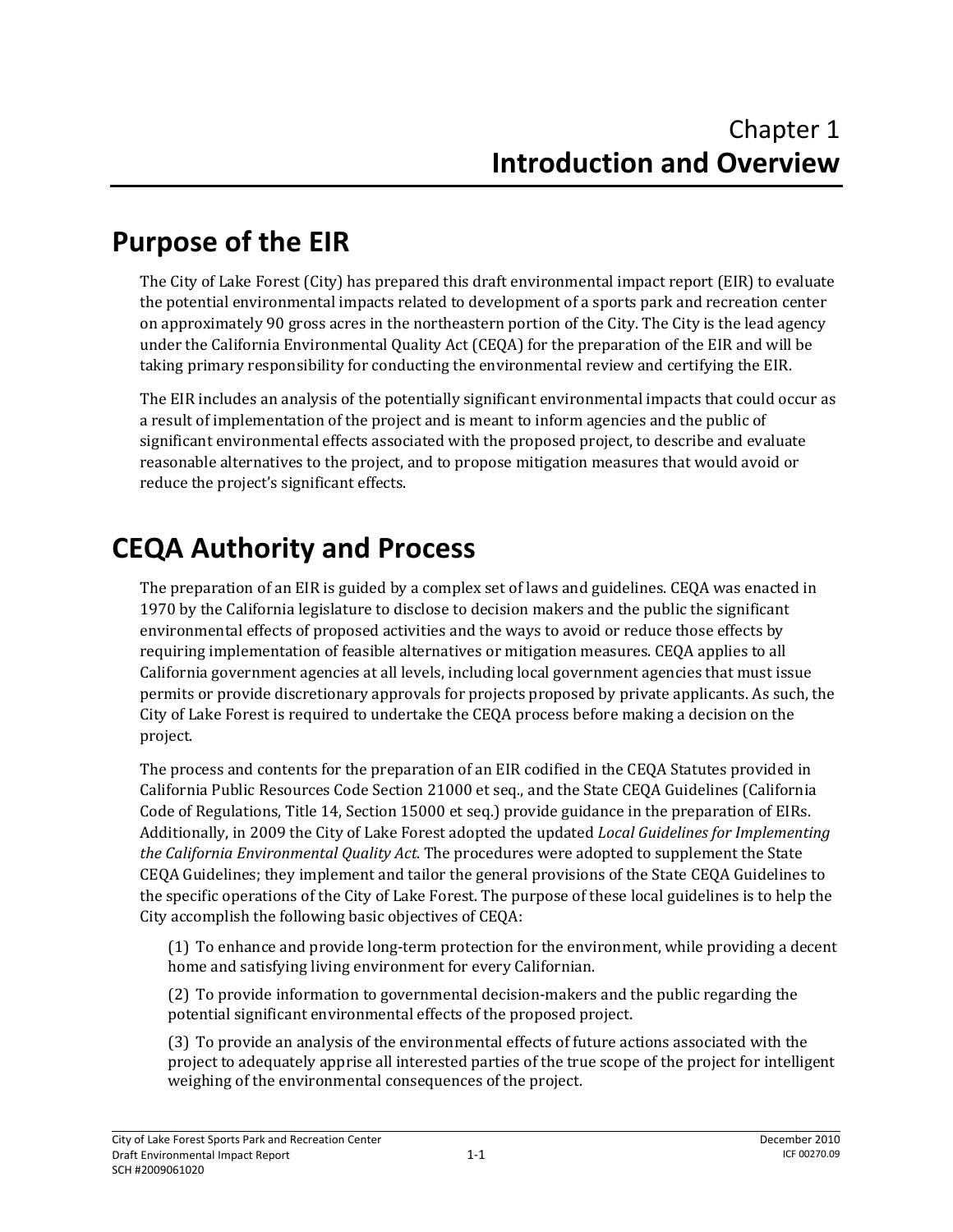(4) To identify ways that environmental damage can be avoided or significantly reduced.

(5) To prevent significant avoidable environmental damage through utilization of feasible project alternatives or mitigation measures.

(6) To disclose and demonstrate to the public the reasons why a governmental agency approved the project in the manner chosen. Public participation is an essential part of the CEQA process. Each public agency should encourage wide public involvement, formal and informal, in order to receive and evaluate public reactions to environmental issues related to a public agency's activities. Such involvement should include, whenever possible, making environmental information available in electronic format on the Internet, on a web site maintained or utilized by the public agency.

The City of Lake Forest also published the City of Lake Forest CEQA Significance Thresholds Guide in November 2001, which was subsequently revised (most recently in March 2009). The City of Lake Forest CEQA Significance Thresholds Guide was prepared as an internal guidance document for City staff, to be used for the review of projects and in the preparation of environmental documents pursuant to CEQA. As defined in the State CEQA Guidelines (Section 15064.7), "A threshold of significance is an identifiable quantitative, qualitative or performance level of a particular environmental effect, non‐compliance with which means the effect will normally be determined to be significant by the agency and compliance with which means the effect normally will be determined to be less than significant."

Section 15064(b) of the State CEQA Guidelines states that "The determination of whether a project may have a significant effect on the environment calls for careful judgment on the part of the public agency involved, based to the extent possible on scientific and factual data. An ironclad definition of significant effect is not always possible because the significance of an activity may vary with the setting." The City of Lake Forest CEQA Significance Thresholds Guide is a tool that compiles information that is useful in the preparation of environmental documents. The guide provides assistance in evaluating the significance of project impacts for six key topical issues in the City of Lake Forest: traffic, noise, air quality, land use, aesthetics, and water resources. These thresholds are applied in the EIR to the extent they are applicable to the proposed project. The CEQA process begins by determining whether the project is subject to environmental review. The approval of the proposed development meets the definition of a *project* under CEQA (State CEQA Guidelines, Section 15378). All projects within the State of California are required to undergo an environmental review in accordance with CEQA to determine the environmental impacts associated with implementation of a project. If it is determined that the project could result in significant environmental effects, then a *notice of preparation* (NOP) is circulated, and a *draft EIR* is then prepared. The *final EIR* is considered for certification by the City of Lake Forest City Council, following the public review and comment period. This EIR has been prepared pursuant to the State CEQA Guidelines, the CEQA Statutes, and the City of Lake Forest *Local Guidelines for Implementing the California Environmental Quality Act.*

### **Public and Agency Involvement**

One of the primary objectives of CEQA is to enhance public participation in the process of planning a project. In addition to providing information and disclosing environmental impacts, the environmental review process provides several opportunities for the public to participate through scoping, public notice, public review of the CEQA document, and public hearings. Thus, public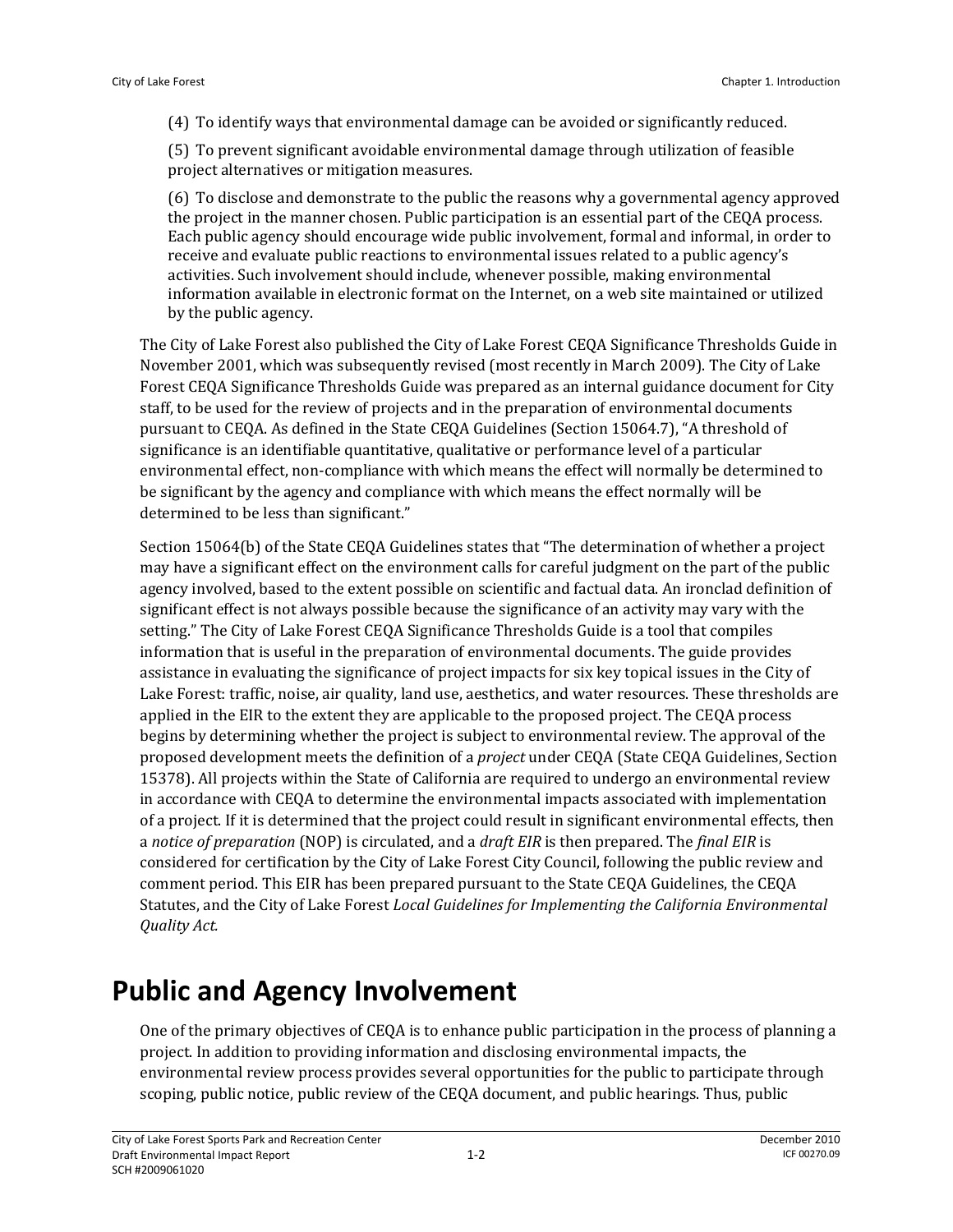involvement is considered an essential feature of CEQA, and community members are encouraged to participate in the environmental review process, request to be notified, monitor newspapers for formal announcements, and submit substantive comments at every possible opportunity afforded by the agency. Additionally, agencies are required to consider comments from the scoping process in the preparation of the draft EIR and respond to public comments in the final EIR.

### **Scope of Analysis**

The draft EIR addresses the potential environmental effects of the proposed project and was prepared following input from the public, as well as responsible and affected agencies through the EIR scoping process. The scoping of the draft EIR was conducted using several of the tools available under CEQA.

In accordance with Section 15063 of the State CEQA Guidelines, an NOP was prepared and distributed to responsible and affected agencies and other interested parties for a 30‐day public review. The public review period for the NOP began on June 3, 2009, and ended on July 6, 2009. The NOP was also posted in the Orange County Clerk's office for 30 days and sent to the State Clearinghouse at the Governor's Office of Planning and Research to solicit statewide agency participation in determining the scope of the EIR. A public scoping meeting was held on June 23, 2009, in Community Room A‐B, at the City of Lake Forest City Hall, located at 25550 Commercentre Drive, Lake Forest, California.

The contents of this EIR were established based on the findings in the Initial Study and NOP and on public and agency input. A copy of the Initial Study and NOP, as well as comments received during the NOP review period, are included in Appendix A. The City determined that an EIR is required to address potentially significant environmental effects of the proposed project. The environmental areas identified as potentially significant include:

- aesthetics,
- air quality,
- biological resources,
- cultural resources,
- geology and soils,
- hazards and hazardous materials,
- hydrology and water quality,
- land use and planning,
- mineral resources,
- noise,
- paleontology,
- public services and utilities, and
- transportation/traffic.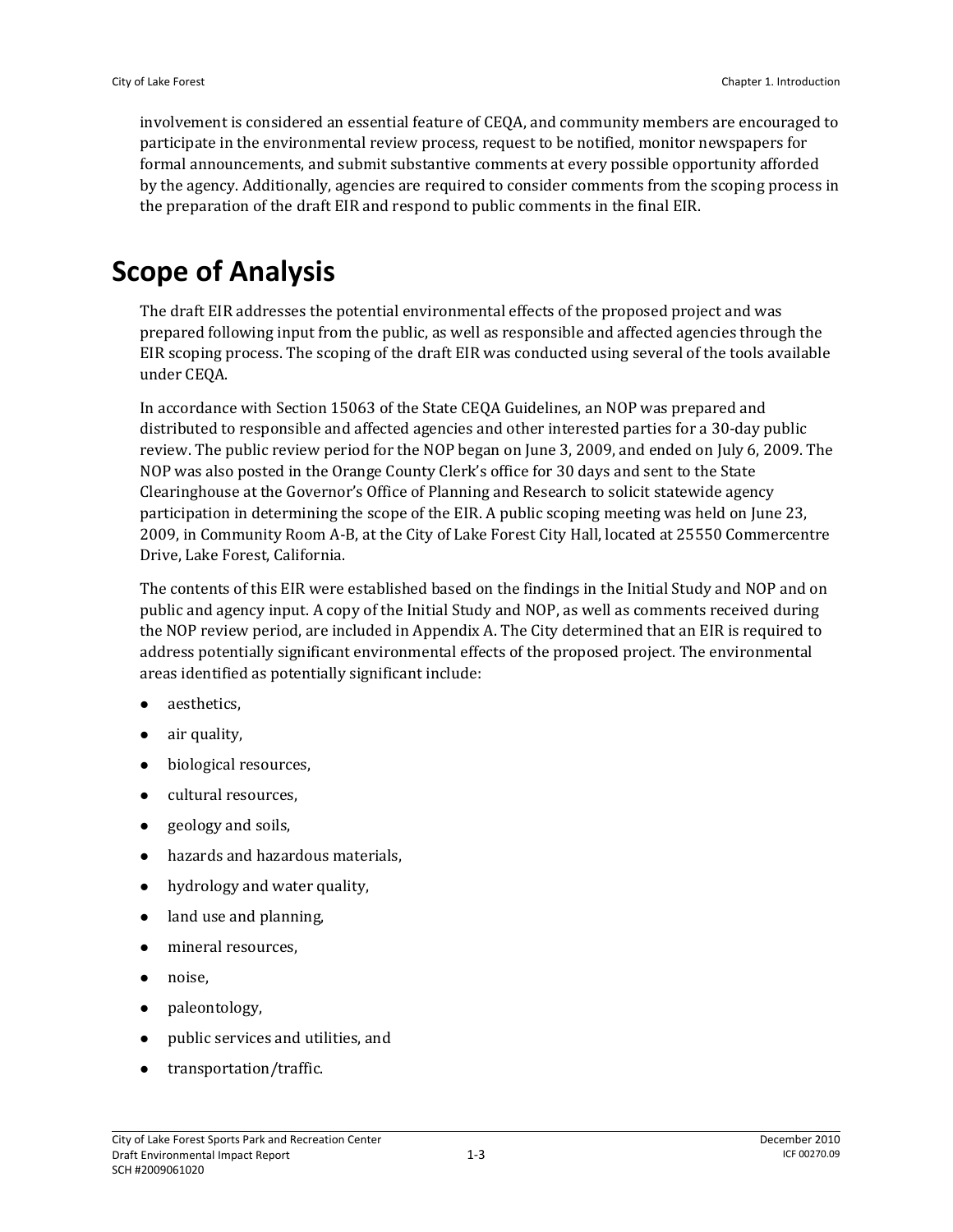Issues found during the scoping phase that would have less‐than‐significant impacts, or no impact, do not require further evaluation (State CEQA Guidelines Section 15128). Based on the initial study and NOP, the following environmental issues were found to have no impact or less‐than‐significant impacts and are not addressed further in this EIR:

- agricultural resources, and
- population and housing.

During the scoping phase, it was also determined that the proposed project would include the construction of recreational facilities that would have a potentially adverse impact on the environment. Potential adverse impacts associated with site preparation and construction of the proposed park and recreational facilities, including but not limited to grading and/or trenching, are analyzed and discussed in the pertinent resource sections of this EIR (e.g., biological resources, cultural resources, hazards and hazardous materials, air quality, noise, etc); therefore, a separate section for recreation is not included in this EIR. Operational impacts on aesthetic, noise, and transportation resources are also discussed in the pertinent resource sections of this draft EIR. Additionally, following the publishing of the NOP, the State CEQA Guidelines were amended (adopted by the Resources Agency in December 2009, to take effect in March 2010), which require analysis of greenhouse gas emissions as part of the CEQA process. Therefore, greenhouse gas emissions are also analyzed in this EIR.

Chapter 3 of this draft EIR is divided into chapters for each of the potentially significant issues listed above and includes a detailed discussion of the impacts.

# **Required EIR Contents**

In addition to the environmental issues identified above, this EIR includes all of the sections required by CEQA. Table 1‐1 contains a list of sections required under CEQA, along with a reference to the chapter in which they can be found.

| Requirement (CEQA Section)                                         | Location in EIR                       |
|--------------------------------------------------------------------|---------------------------------------|
| Table of contents (Section 15122)                                  | Table of Contents                     |
| Summary (Section 15123)                                            | <b>Executive Summary</b>              |
| Project description (Section 15124)                                | Chapter 2                             |
| Significant environmental impacts (Section 15126.2)                | Chapters $3.1-3.14$                   |
| Environmental setting (Section 15125)                              | Chapters $3.1-3.14$                   |
| Mitigation measures (Section 15126.4)                              | Chapters $3.1-3.14$                   |
| Cumulative impacts (Section 15130)                                 | Chapter 4                             |
| Alternatives to the proposed project (Section 15126.6)             | Chapter 5                             |
| Growth-inducing impacts (Section 15126.2)                          | Chapter 6                             |
| Effects found not to be significant (Section 15128)                | Chapter 1, Chapters 3.1–3.14, Chapter |
| Significant irreversible changes                                   | Chapter 7                             |
| Unavoidable significant environmental impacts (Section<br>15126.2) | Chapters 3.1–3.14, Chapter 7          |
| List of preparers (Section 15129)                                  | Chapter 8                             |
|                                                                    |                                       |

#### **Table 1‐1. Required EIR Contents**